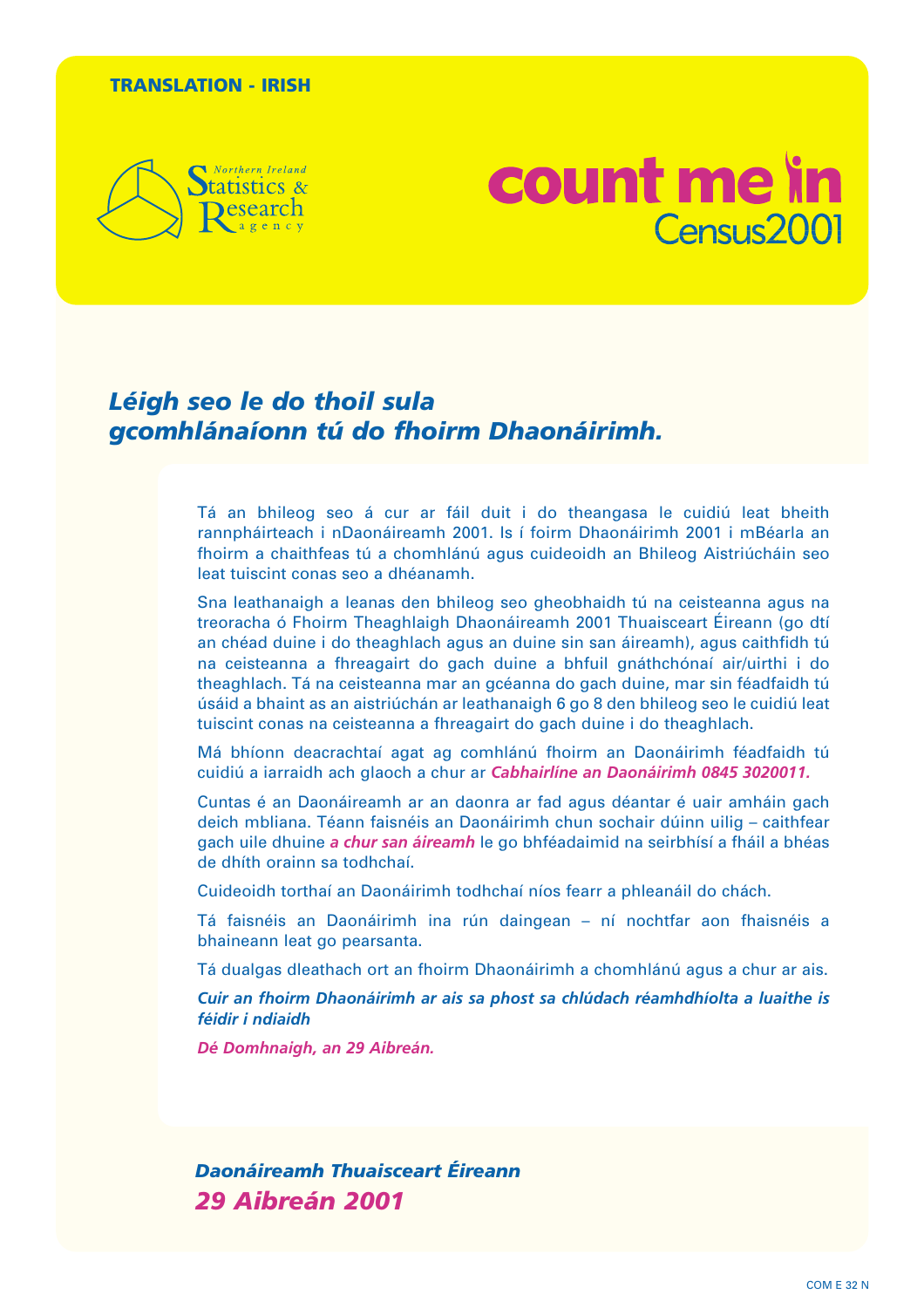# *An fheidhm a bhainfear as torthaí an Daonáirimh.*

Tá an Daonáireamh an-tábhachtach i dtaca le pleanáil a dhéanamh don todhchaí agus i dtaca leis na seirbhísí atá de dhíth ar an phobal a chur ar fáil.

### *Daoine*

Téann an líon daoine agus a n-aoiseanna i bhfeidhm ar an mhéid airgid a dháiltear ar réimse seirbhísí lena n-áirítear seirbhísí sláinte ar leibhéal réigiúnach agus áitiúil. Bainfear feidhm as an fhaisnéis fosta le cuidiú le pleanáil a dhéanamh i gcomhair scoileanna agus riachtanas seandaoine.

## *Tithíocht*

Cuideoidh ceisteanna faoi do theach an ráchairt reatha agus todhchaí ar thithíocht a mheas agus riachtanais tithíochta grúpaí áirithe a mheas, mar shampla, teaghlaigh ina bhfuil páistí óga agus seandaoine. Cuideoidh faisnéis ar dhrochthithíocht agus ar phlodú tithe le pleanáil don todhchaí.

### *Obair*

Má tá eolas ann faoin mhéid daoine atá ag obair i bpoist agus i dtionscail éagsúla i gceantair áirithe féadfar ganntanais scileanna agus riachtanais oiliúna a aithint agus féadfar poist a phleanáil don todhchaí. Cuirimid ceist faoi sheoladh d'fhostóra le go mbeimid in ann an sruth taisteal-chun-oibre a mheas. Ní dhéanfar teagmháil le d'fhostóir.

### *Sláinte agus Cúram*

Má tá eolas ann faoi shláinte an phobail cuidíonn sin na seirbhísí cearta a phleanáil do do cheantar. Cuideoidh faisnéis faoi ghnáthshláinte an phobail seirbhísí liachleachtóirí agus seirbhísí sláinte eile a bhéas de dhíth i do chomhphobal sa todhchaí a thairngreacht.

### *Iompar*

Cuidíonn faisnéis faoi conas a théann tú go dtí agus a philleann tú ó do chuid oibre agus faoi cá mhéad duine a bhfuil gluaisteáin acu patrúin iompair sa todhchaí a aithint agus forbairt scéimeanna leis an iompar phoiblí a fheabhsú agus leis an bhrú tráchta a mhaolú.

*Má tá deacrachtaí agat ag comhlánú fhoirm an Daonáirimh: Cabhairlíne an Daonáirimh ar 0845 3020011 (gearrtar an táille áitiúil) Tá eolas faoin Daonáireamh ar fáil fosta ar an idirlíon ag www.nicensus2001.gov.uk*

*Daonáireamh Thuaisceart Éireann 29 Aibreán 2001*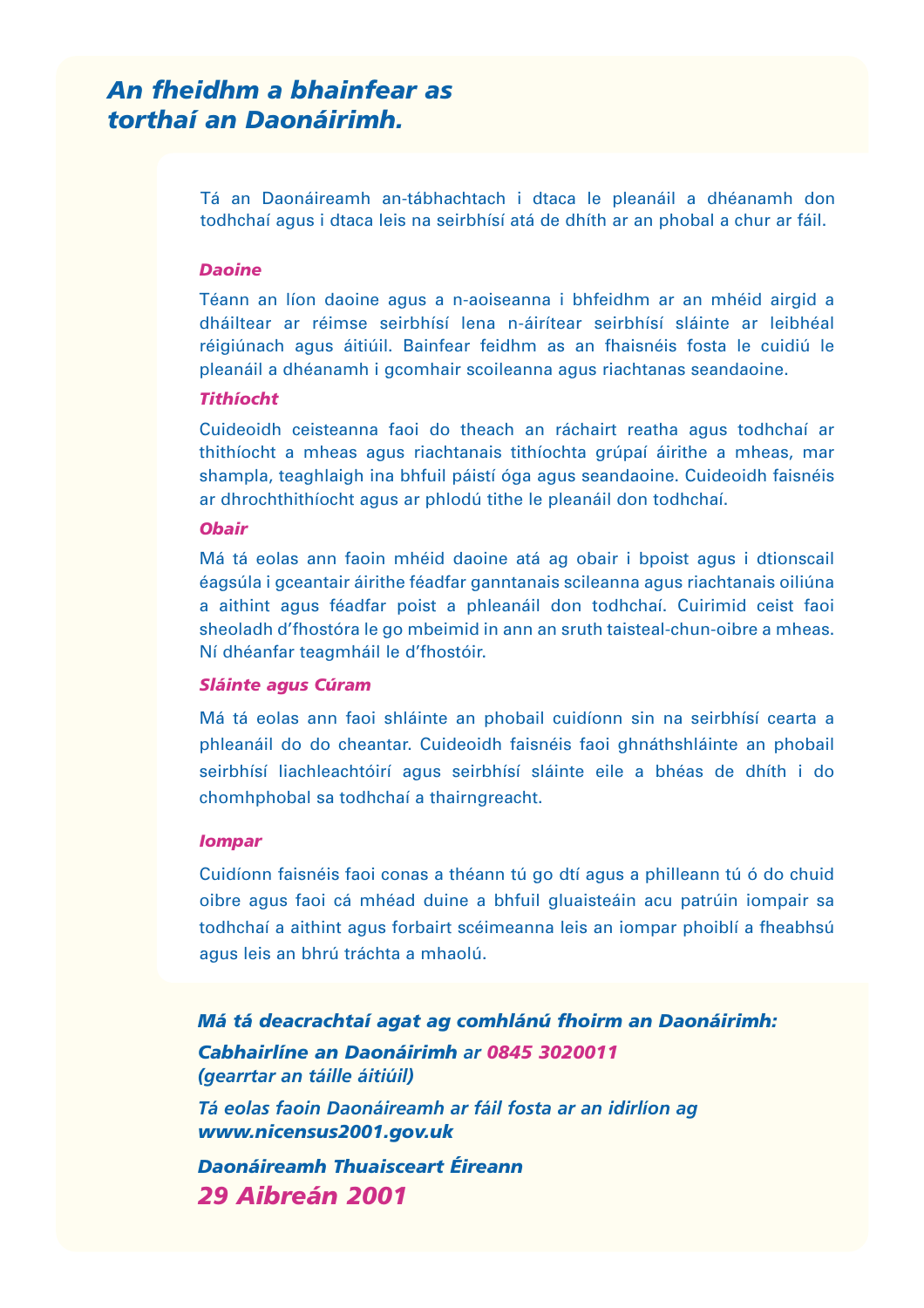



**Foirm Theaghlaigh**

**Cabhairlíne an Daonáirimh 0845 3020011 Guthán Téacs do na Bodhair 0845 3032001 Láithreán Gréasáin www.nicensus2001.gov.uk**

### **Don Cheann Teaghlaigh**

Cuntas é an Daonáireamh a dhéantar uair amháin gach deich mbliana ar gach duine agus ar gach teaghlach sa tír. Baineann rialtas lárnach agus áitiúil, údaráis sláinte agus a lán eagraíochtaí eile nach iad úsáid as eolas an Daonáirimh i dtaca le hacmhainní a dháileadh agus le seirbhísí a phleanáil do chách. Riarann Gníomhaireacht Staidrimh agus Taighde Thuaisceart Éireann an Daonáireamh i dTuaisceart Éireann.

### **D'fhoirm a chomhlánú**

Tá comhlánú na foirme Daonáirimh éigeantach faoin Census Act (Northern Ireland) 1969. Má dhiúltaíonn tú í a chomhlánú, nó má thugann tú faisnéis bhréige, dlífear fíneáil a ghearradh ort. Ní bhaineann an dliteanas seo leis na ceisteanna faoi reiligiún. Ní chomhlíontar an dualgas atá ort foirm chomhlánaithe a chur ar ais go dtí go mbeidh an fhoirm faighte againne. Má tá cuidiú de dhíth ort, ná bíodh moill ort teagmháil a dhéanamh leis an Chabhairlíne Dhaonáirimh.

### **Rúndacht**

Tá cosaint dlí ag an fhaisnéis a thugann tú agus coinneofar faoi rún daingean í. Ní úsáidfear í ach amháin le staidrimh a sholáthar, agus dlífear aon duine a úsáideann nó a nochtann faisnéis Daonáirimh go míchuí a ionchúiseamh. Coinneofar foirmeacha Daonáirimh faoi choimeád daingean faoi théarmaí an Public Records Act (Northern Ireland) 1923.

### **Go raibh maith agat as do chomhoibriú.**

T. N. Caren

An Dr T N Caven **ARD-CHLÁRAITHEOIR TUAISCEART ÉIREANN**

### **Na nithe atá le déanamh agatsa**

- Is ceart don teaghlach an fhoirm seo a chomhlánú i **ndúch dubh nó gorm**. Is ionann teaghlach agus:
	- duine amháin a chónaíonn leis/léi féin, nó
	- grúpa daoine (ní gá gaol a bheith eatarthu) a chónaíonn ag an seoladh chéanna agus a bhfuil an tíos á riar i gcomhar acu – seomra cónaithe nó seomra suite á chomhroinnt, nó ar a laghad béile amháin sa lá á chomhroinnt acu.
- Clúdaíonn an fhoirm seo seisear. Má tá os cionn seisir i do theaghlach beidh foirm bhreise de dhíth ort.
- Liostaigh na daoine den teaghlach i dTábla 1 (leathanach 2). Féadfaidh tú cuairteoirí a liostú i dTábla 2 ar an leathanach chéanna.
- Freagair na ceisteanna faoi do chóiríocht (leathanach 3).
- Comhlánaigh an roinn a bhaineann le gaolmhaireachtaí (leathanaigh 4 agus 5).
- Bí cinnte go ndéanfar aon roinn a bhaineann le daoine a chomhlánú do gach duine de do theaghlach (3 leathanach) san ord chéanna ina liostaítear iad i dTábla 1.
- Fág gach roinn nó leathanach nach n-úsáidtear bán.
- Sínigh an Dearbhú agus **cuir an fhoirm ar ais** leis an phost (chomh maith le foirmeacha ar bith eile don teaghlach) sa chlúdach réamhíoctha atá curtha ar fáil chuige sin.

**Má tá cuidiú nó tuilleadh foirmeacha de dhíth, cuir scairt ar Chabhairlíne an Daonáirimh 0845 3020011. Gearrtar an ráta áitiúil ar gach scairt ar an uimhir seo.**

### **Dearbhú**

 Le síniú i ndiaidh an fhoirm seo a chomhlánú. Bí cinnte nár fhág tú aon leathanaigh nó ceisteanna ar lár.

**Tá an fhoirm seo comhlánaithe de réir mar is fearr is eol domh agus mar a chreidim.**

**Síniú/Sínithe**

**Dáta**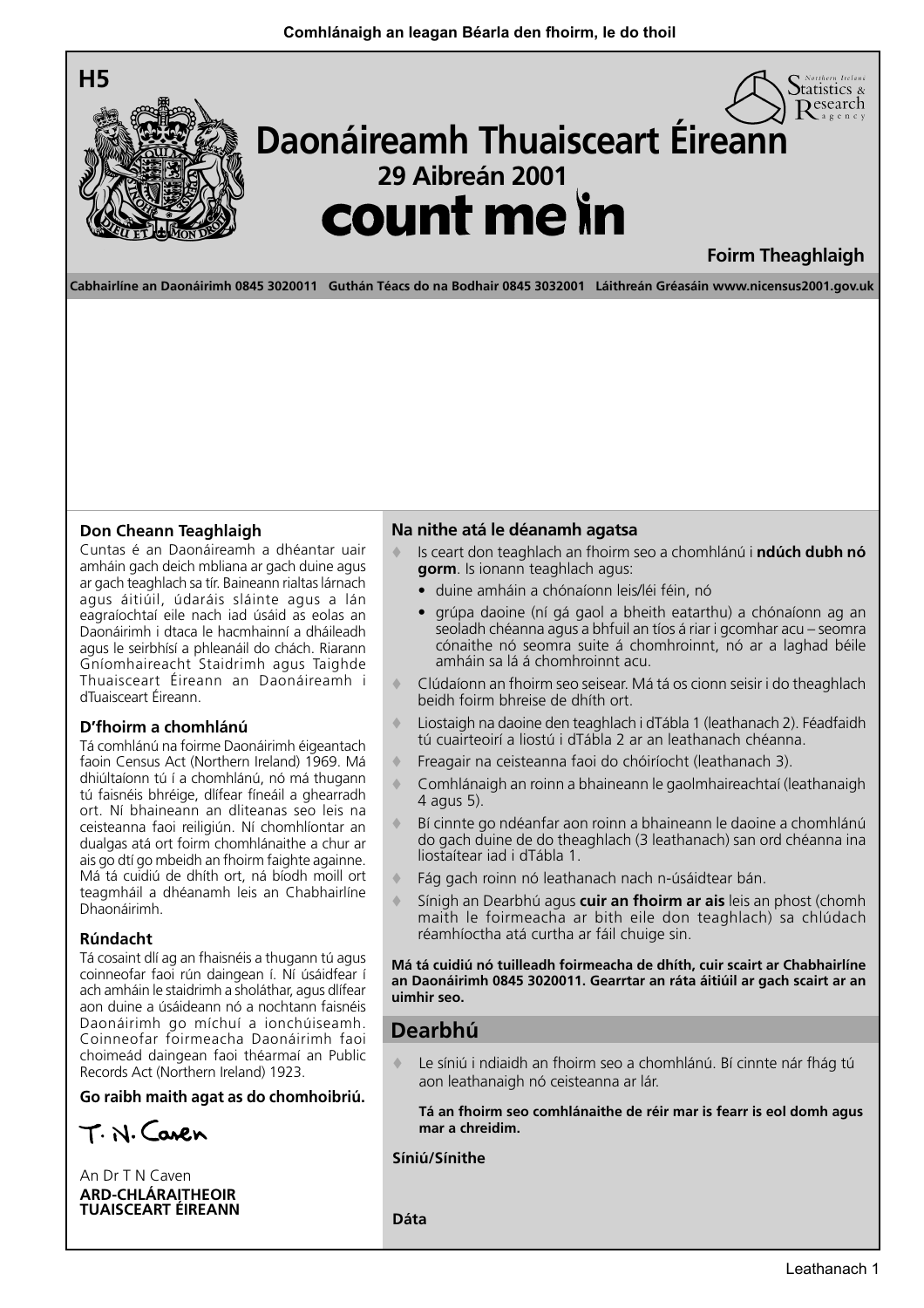**Comhlánaigh an leagan Béarla den fhoirm, le do thoil**

# **Tábla 1 Daoine den Teaghlach**

- **Úsáid** *dúch dubh nó gorm* **agus déan liosta de gach duine den teaghlach a chónaíonn ag an seoladh seo de ghnáth, tú féin san áireamh.**
	- **Tosaigh leis an cheann teaghlaigh nó le comhchinn teaghlaigh.**
	- **Cuir san áireamh duine ar bith atá as baile go sealadach ar oíche an 29 Aibreán 2001 ach a chónaíonn ag an seoladh seo de ghnáth.**
	- **Cuir san áireamh daltaí scoile agus mic léinn má chónaíonn siad ag an seoladh seo le linn an téarma scoile, coláiste nó ollscoile.**
	- **Cuir san áireamh fosta daltaí scoile agus mic léinn a bhíonn as baile le linn an téarma scoile, coláiste nó ollscoile nach bhfuil ach buneolas de dhíth ina leith ag an seoladh seo.**
	- **Cuir san áireamh naíonán ar bith a bheirtear roimh 30 Aibreán 2001, fiú amháin má tá an naíonán san ospidéal go fóill.**
	- **Cuir san áireamh daoine a bhfuil níos mó ná seoladh amháin acu más ag an seoladh seo a bhíonn cónaí orthu** *bunús an ama***.**
	- **Cuir san áireamh duine ar bith atá ag fanacht agat agus nach bhfuil gnáthsheoladh eile aige.**
	- **Cuir san áireamh céile nó páirtnéir a oibríonn as baile cuid den am, nó atá ina bhall de na fórsaí armtha, má bhíonn cónaí orthu de ghnáth ag an seoladh seo.**
- **Má tá duine ar bith de do theaghlach atá 16 nó os a chionn ag iarraidh foirm ar leith ar son na príobháideachta, déan teagmháil leis an Chabhairlíne Dhaonáirimh agus cuir** ✔ **sa bhocsa iomchuí sa cholún 'Foirm Ar Leith'.**

| <b>Duine Uimhir</b>                                                                                                                   | Foirm Ar Leith |
|---------------------------------------------------------------------------------------------------------------------------------------|----------------|
| Duine 1                                                                                                                               |                |
| Duine 2                                                                                                                               |                |
| Duine 3                                                                                                                               |                |
| Duine 4                                                                                                                               |                |
| Duine 5                                                                                                                               |                |
| Duine 6                                                                                                                               |                |
| Má tá níos mó ná 6 i do theaghlach, beidh foirm sa bhreis de dhíth ort. Déan teagmháil leis an Chabhairlíne Dhaonáirimh, le do thoil. |                |
| Duine 7                                                                                                                               |                |
| Duine 8                                                                                                                               |                |
| Duine 9                                                                                                                               |                |
| Duine 10                                                                                                                              |                |
| Duine 11                                                                                                                              |                |
| Duine 12                                                                                                                              |                |

# **Tábla 2 Cuairteoirí**

- **Le cuidiú leat an fhoirm a chomhlánú, féadfaidh tú Tábla 2 a úsáid le cuairteoirí a liostú atá ag fanacht ag an seoladh seo, ar oíche an 29 Aibreán 2001, ach a mbíonn cónaí orthu in áit eile de ghnáth.**
- **Muna mbíonn ach cuairteoirí ag an seoladh seo, comhlánaigh ceisteanna H1 go H6 (leathanach 3). Ní gá tuilleadh ceisteanna a fhreagairt.**

Ainm agus sloinne **business and a seoladh**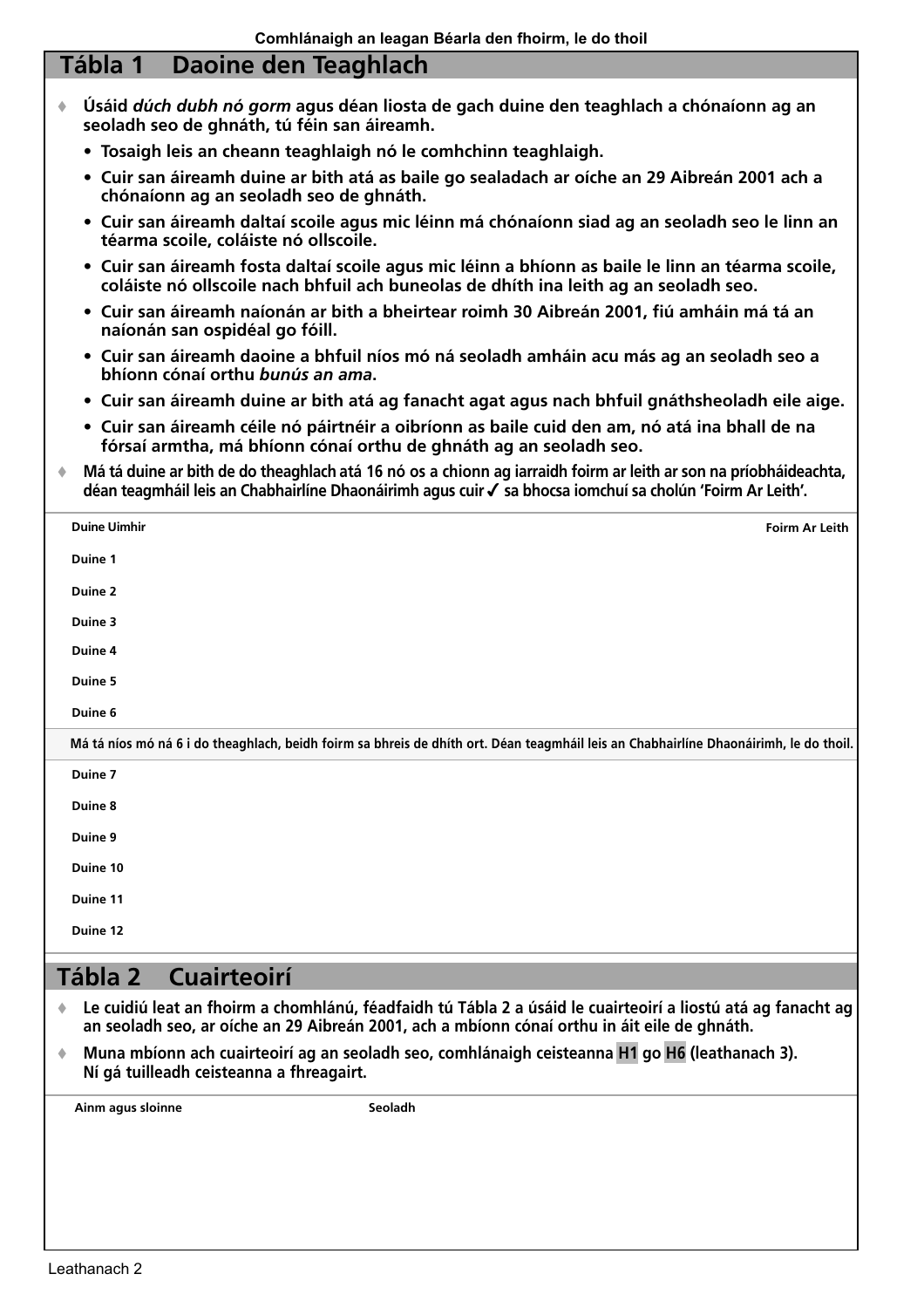*Má tá ort freagra a scríobh, úsáid CEANNLITREACHA agus fág spás amháin idir gach focal. Más féidir é, téigh go dtí líne úr muna bhfuil go leor spáis ar líne*

# **Conas na ceisteanna eile a fhreagairt**

### *Cuimhnigh ar dhúch dubh nó gorm a úsáid.*

*Cuir tic sa bhocsa iomchuí, mar seo*. *Má mharcálann tú an bocsa contráilte, líon isteach an bocsa agus cuir tic sa cheann cheart, mar seo*

# ✔

# **Cóiríocht Teaghlaigh**

### **H1 Cad é an cineál cóiríochta atá ag do theaghlach?**

### **Teach** *iomlán* **nó bungaló atá:**

Scoite

Leathscoite

Ar ardán tithe (lena n-áirítear teach dheireadh ardáin)

### **Árasán, maisonette nó leithlann atá:**

I mbloc árasán nó i dtionóntán a tógadh chuige sin

Mar chuid de theach oiriúnaithe nó comhroinnte (lena n-áirítear teaghaisíní)

I bhfoirgneamh tráchtála (i bhfoirgneamh oifige, nó óstán, nó os cionn siopa, mar shampla)

#### **Déanmhas soghluaiste nó sealadach:**

Carbhán nó déanmhas soghluaiste nó sealadach eile

## **H2 An bhfuil cóiríocht do theaghlaigh lánscartha?**

 **Ciallaíonn seo go bhfuil na seomraí** *uilig***, cistin, seomra folctha agus leithreas san áireamh, taobh thiar de dhoras nach bhféadann ach do theaghlachsa a úsáid.**

#### Tá, tá na seomraí uilig taobh thiar de dhoras nach bhféadann ach ár dteaghlachna a úsáid

Níl

## **H3 Cá mhéad seomra atá agat le haghaidh do theaghlaigh amháin?**

- *Ná háirigh* **seomraí folctha, leithris, hallaí nó léibhinn, nó seomraí nach féidir a úsáid ach le haghaidh stórála, mar shampla cófraí.**
- *Áirigh* **gach seomra eile, mar shampla cistineacha, seomraí cónaithe, seomraí leapa, seomraí áiseanna agus seomraí staidéir.**
- **Má rinneadh seomra amháin de dhá sheomra, liostaigh mar sheomra amháin iad.**

An Líon Seomraí

# **H4 An bhfuil folcadán/ cithfholcadán** *agus* **leithreas**

*áirithe d'fhocal ar leith.*

## **agat le haghaidh do theaghlaigh amháin?**

Tá Níl

### **H5 Cad é an t-urlár is ísle de chóiríocht chónaithe do theaghlaigh?**

Íoslach nó leathíoslach

Bunurlár talún (ar chothrom na sráide)

Chéad urlár (urlár os cionn chothrom na sráide)

Dara hurlár

Tríú nó ceathrú hurlár

Cúigiú hurlár nó níos airde

### **H6 An bhfuil na seomraí atá in úsáid ag do theaghlach ar níos mó ná aon urlár amháin?**

Tá Níl

## **H7 An bhfuil téamh lárnach i do chóiríocht?**

 **Má tá téamh lárnach ar fáil agat, cuir** ✔ **le 'Tá', cibé acu a úsáideann tú é nó nach n-úsáideann.**

**Cuimsíonn téamh lárnach:**

- **téamh lárnach gáis, ola nó breosla sholadaigh,**
- **téitheoirí stórála oíche,**
- **téamh aeir the,**
	- **téamh faoi urlár** Tá, i gcuid de na seomraí nó san iomlán acu

Níl

### **H8 Cá mhéad gluaisteán nó veain atá ar úinéireacht, nó ar fáil lena n-úsáid, ag duine amháin nó níos mó de do theaghlach?**

 **Áirigh gluaisteán nó veain cuideachta má tá sé ar fáil le haghaidh úsáide príobháidí.**

| Ceann ar bith Ceann amháin |  |
|----------------------------|--|
|----------------------------|--|

Dhá cheann Trí cinn

### Ceithre cinn nó níos mó, *scríobh an uimhir, le do thoil*

## **9 Cad é an tír inar rugadh thú?**

Áit eile, *scríobh isteach ainm* ✔ *reatha na tíre*

|  |  | S O U T H   |  |  |  |
|--|--|-------------|--|--|--|
|  |  | A F R I C A |  |  |  |

## **H9 An le do theaghlach an chóiríocht nó an bhfuil sí ar cíos?**

|     |                          |                                                                        |                | Cuir √ in aon bhocsa amháin.                                   |
|-----|--------------------------|------------------------------------------------------------------------|----------------|----------------------------------------------------------------|
|     |                          |                                                                        |                | Is leis an teaghlach í go hiomlán                              |
|     |                          | $\blacktriangleright$ Gabh chuig <b>H11</b>                            |                |                                                                |
|     | <b>Contract Contract</b> | Is leis an teaghlach í,                                                | Gabh chuig H11 | le morgáiste nó le hiasacht                                    |
|     |                          |                                                                        |                |                                                                |
|     |                          | leith (comhúinéireacht)<br>$\blacktriangleright$ Gabh chuig <b>H11</b> |                | loctar cíos agus morgáiste ina                                 |
|     |                          |                                                                        |                |                                                                |
|     | Ar cíos                  | $\blacktriangleright$ Gabh chuig                                       |                | <b>H10</b>                                                     |
|     |                          | Cónaí saor ó chíos                                                     |                |                                                                |
|     |                          | $\blacktriangleright$ Gabh chuig                                       |                | H <sub>10</sub>                                                |
|     |                          | H10 Cé hé do thiarna talún?                                            |                |                                                                |
|     |                          | Feidhmeannas Tithíochta<br>Thuaisceart Éireann                         |                |                                                                |
|     |                          | Comhlachas Tithíochta<br>Iontaobhas Carthanach                         |                | Comharchumann Tithíochta                                       |
|     |                          |                                                                        |                | Tiarna talún príobháideach nó<br>gníomhaireacht ligean ar cíos |
|     |                          |                                                                        |                | Fostóir duine den teaghlach                                    |
|     | teaghlach                | Gaol nó cara le duine den                                              |                |                                                                |
|     | Eile                     |                                                                        |                |                                                                |
| H11 | le do thoil.             |                                                                        |                | Tiontaigh an leathanach,                                       |
|     |                          |                                                                        |                |                                                                |
|     |                          |                                                                        |                |                                                                |
|     |                          |                                                                        |                |                                                                |
|     |                          |                                                                        |                |                                                                |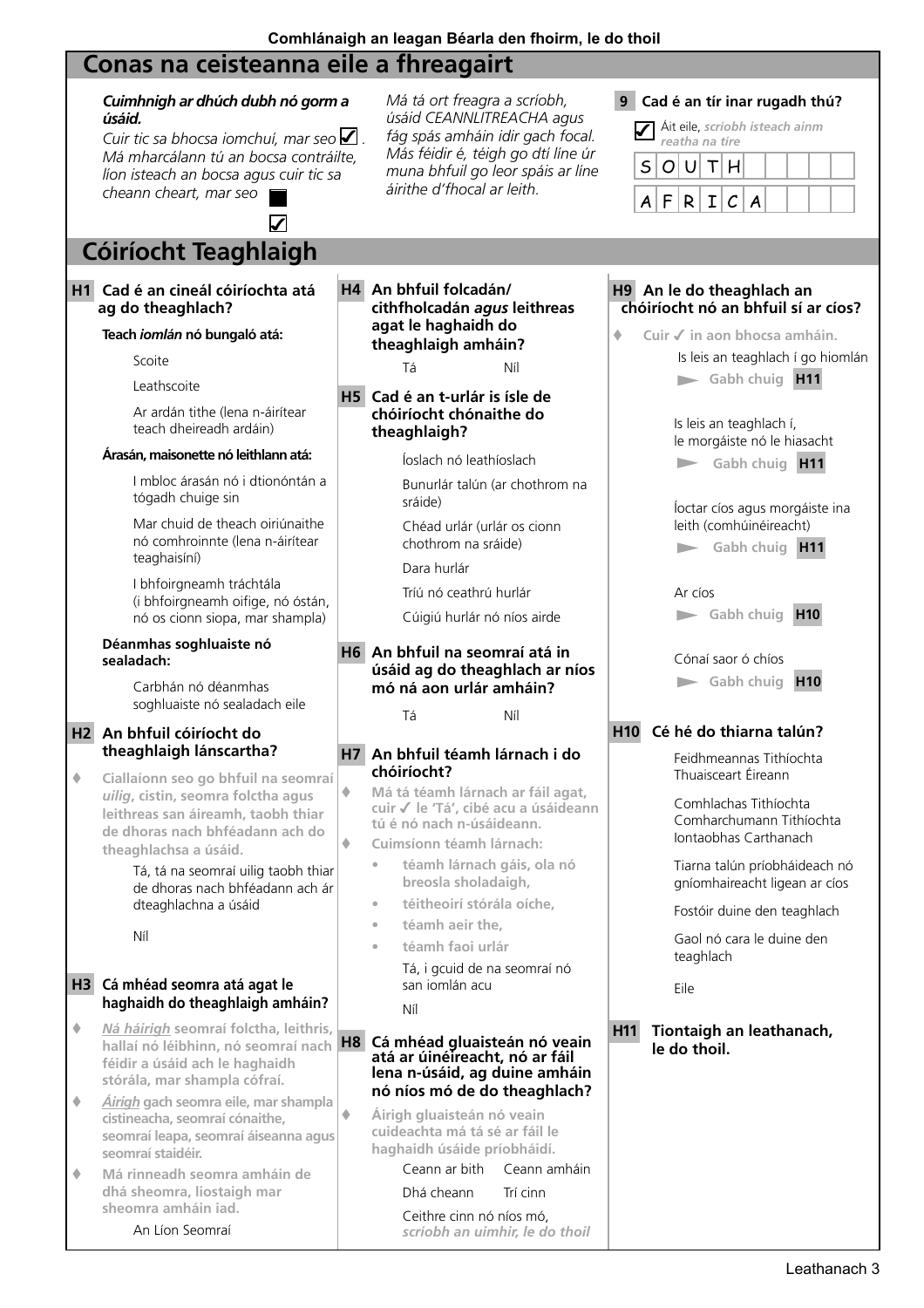# **Daoine den Teaghlach agus a nGaolmhaireachtaí sa Teaghlach**

- **Taispeánann an sampla thíos conas an fhaisnéis faoi ghaolmhaireachtaí a thabhairt maidir le Seán Mac Gabhann, a bhean chéile (Máire Nic Gabhann) agus a gceathrar páistí (Alison Nic Gabhann, Stiofán Mac Gabhann, Séamus Mac Gabhann agus Máiréad Nic Gabhann).**
- **Sa sampla seo is é mac an ghaolmhaireacht atá ag Stiofán (Duine 4) le Duine 1 agus le Duine 2 agus deartháir an ghaolmhaireacht atá aige le Duine 3.**

| <b>Ainm Dhuine 1</b>                                 | <b>Ainm Dhuine 2</b>                                  |   | <b>Ainm Dhuine 3</b>                                   |   |              | <b>Ainm Dhuine 4</b>                                        |   |    |                |
|------------------------------------------------------|-------------------------------------------------------|---|--------------------------------------------------------|---|--------------|-------------------------------------------------------------|---|----|----------------|
| Ainm<br><b>SEÁN</b><br>Sloinne<br><b>MAC GABHANN</b> | <b>MÁIRE</b><br>Ainm<br>Sloinne<br><b>NIC GABHANN</b> |   | Ainm<br><b>ALISON</b><br>Sloinne<br><b>NIC GABHANN</b> |   |              | l Ainm<br><b>STIOFÁN</b><br>Sloinne<br><b>MAC GABHANN</b>   |   |    |                |
|                                                      | Gaolmhaireacht<br>Dhuine 2 le Duine $\rightarrow$ 1   |   | Gaolmhaireacht<br>Dhuine 3 le Duine $\rightarrow$      |   | $\mathbf{z}$ | Gaolmhaireacht<br><b>Dhuine 4 le Duine</b><br>$\rightarrow$ |   |    | 2 <sup>3</sup> |
| <b>CUIR ISTEACH</b>                                  | Fear Céile nó Bean Chéile                             | ☑ | Fear Céile nó Bean Chéile                              |   |              | Fear Céile nó Bean Chéile                                   |   |    |                |
| <b>AINM DHUINE 1</b>                                 | Páirtnéir                                             |   | Páirtnéir                                              |   |              | Páirtnéir                                                   |   |    |                |
| <b>THUAS</b>                                         | Mạc nó iníon                                          |   | Mạc nó iníon                                           | М | $\sqrt{}$    | Mac nó iníon                                                | M | ☑□ |                |
|                                                      | Leaspháiste                                           |   | Leaspháiste                                            |   |              | Leaspháiste                                                 |   |    |                |
|                                                      | Deartháir nó deirfiúr                                 |   | Deartháir nó deirfiúr                                  |   |              | Deartháir nó deirfiúr                                       |   |    | M              |

- **Úsáid an t-ord céanna ina bhfuil Daoine i dTábla 1 (leathanach 2), agus tosaigh le Duine 1.**
- **Priontáil ainm gach duine den teaghlach sa spás ag barr gach colúin.**
- **Cuir** ✔ **i mbocsa le gaolmhaireacht gach duine a thaispeáint le gach duine eile den teaghlach.**
- **Cuir faisnéis ar fáil anseo ar dhaoine den teaghlach a bhfuil Foirm Ar Leith de dhíth orthu ar chúiseanna príobháideachta. Is ceart ceisteanna a bhaineann leis na daoine sin ar na leathanaigh ina dhiaidh seo a fhágáil bán.**

| <b>Ainm Dhuine 1</b> | <b>Ainm Dhuine 2</b>                                | <b>Ainm Dhuine 3</b>                                                  | <b>Ainm Dhuine 4</b>                                                                           |
|----------------------|-----------------------------------------------------|-----------------------------------------------------------------------|------------------------------------------------------------------------------------------------|
| Ainm                 | Ainm                                                | Ainm                                                                  | Ainm                                                                                           |
| Sloinne              | Sloinne                                             | Sloinne                                                               | Sloinne                                                                                        |
|                      | Gaolmhaireacht<br>Dhuine 2 le Duine $\rightarrow 1$ | Gaolmhaireacht<br>Dhuine 3 le Duine $\rightarrow 1$<br>$\overline{2}$ | Gaolmhaireacht<br>Dhuine 4 le Duine $\rightarrow 1$<br>$\overline{\mathbf{3}}$<br>$\mathbf{c}$ |
| <b>CUIR ISTEACH</b>  | Fear Céile nó<br>Bean Chéile                        | Fear Céile nó<br>Bean Chéile                                          | Fear Céile nó<br>Bean Chéile                                                                   |
| <b>AINM DHUINE 1</b> | Páirtnéir                                           | Páirtnéir                                                             | Páirtnéir                                                                                      |
| <b>THUAS</b>         | Mac nó iníon                                        | Mac nó iníon                                                          | Mac nó iníon                                                                                   |
|                      | Leaspháiste                                         | Leaspháiste                                                           | Leaspháiste                                                                                    |
|                      | Deartháir nó deirfiúr                               | Deartháir nó deirfiúr                                                 | Deartháir nó deirfiúr                                                                          |
|                      | Máthair nó athair                                   | Máthair nó athair                                                     | Máthair nó athair                                                                              |
|                      | Leasmháthair nó<br>leasathair                       | Leasmháthair nó<br>leasathair                                         | Leasmháthair nó<br>leasathair                                                                  |
|                      | Garpháiste                                          | Garpháiste                                                            | Garpháiste                                                                                     |
|                      | Garthuismitheoir                                    | Garthuismitheoir                                                      | Garthuismitheoir                                                                               |
|                      | Gaolmhaireacht eile                                 | Gaolmhaireacht eile                                                   | Gaolmhaireacht eile                                                                            |
|                      | Neamhghaolmhar                                      | Neamhghaolmhar                                                        | Neamhghaolmhar                                                                                 |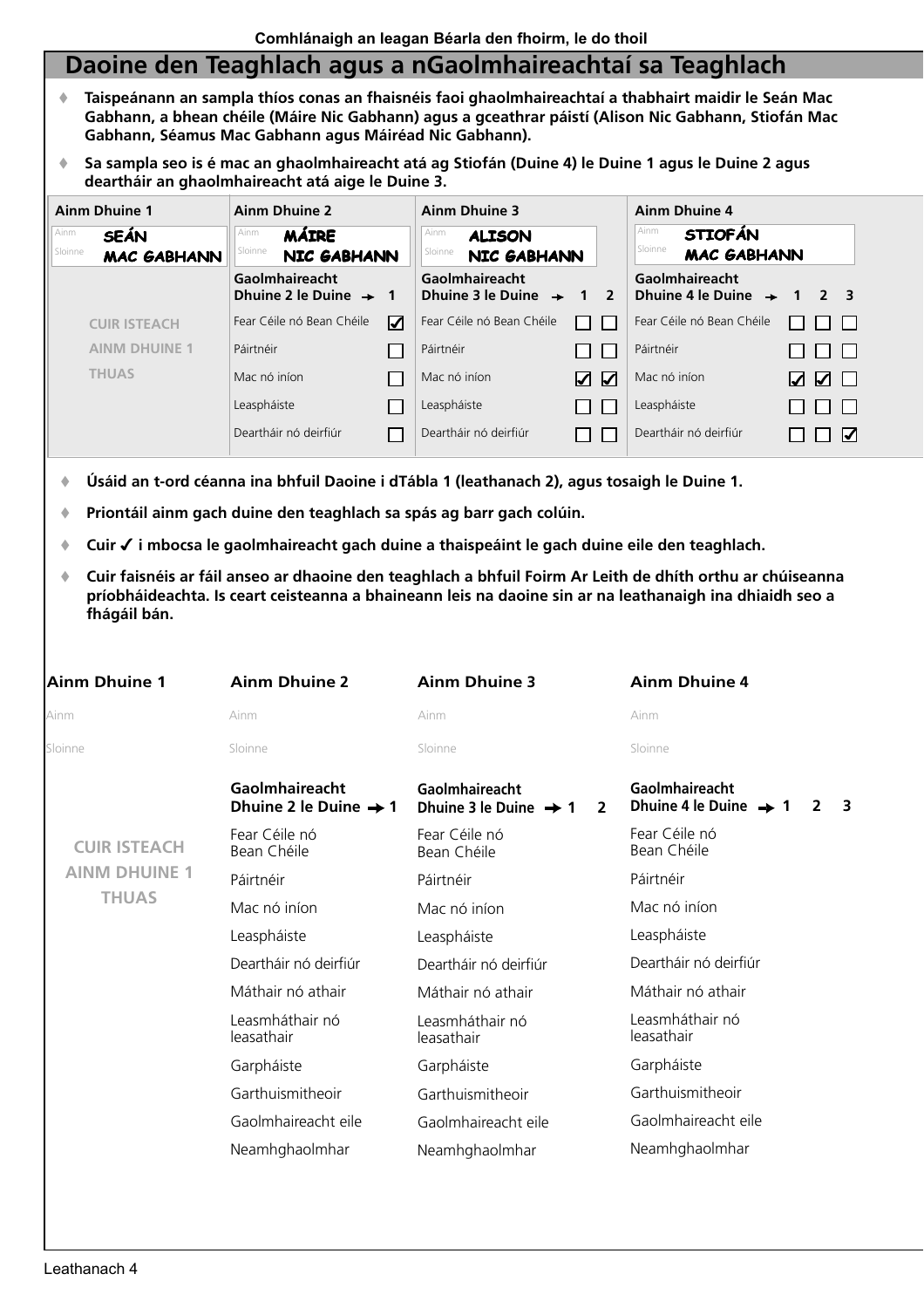| <b>Ainm Dhuine 5</b>                                                | Ainm Dhuine 6                                                         |
|---------------------------------------------------------------------|-----------------------------------------------------------------------|
| Ainm<br><b>SÉAMUS</b><br>Sloinne<br><b>MAC GABHANN</b>              | <b>MÁIRÉAD</b><br>Ainm<br>Sloinne<br><b>NIC GABHANN</b>               |
| Gaolmhaireacht<br><b>Dhuine 5 le Duine</b><br>$\rightarrow$ 1 2 3 4 | Gaolmhaireacht<br><b>Dhuine 6 le Duine</b><br>$\rightarrow$ 1 2 3 4 5 |
| Fear Céile nó Bean Chéile                                           | Fear Céile nó Bean Chéile<br>$\mathbf{L}$                             |
| Páirtnéir                                                           | Páirtnéir<br>$\Box$                                                   |
| Mạc nó iníon<br>☑<br>$\sqrt{ }$                                     | Mạc nó iníon<br>$\mathcal{U}$<br>$\mathcal{U}$<br>$\blacksquare$      |
| Leaspháiste                                                         | Leaspháiste<br>$\mathbf{L}$                                           |
| Deartháir nó deirfiúr<br>∨ ⊠                                        | Deartháir nó deirfiúr<br>N N<br>М                                     |

| <b>Ainm Dhuine 5</b>                                                   | <b>Ainm Dhuine 6</b>                                                        |
|------------------------------------------------------------------------|-----------------------------------------------------------------------------|
| Ainm                                                                   | Ainm                                                                        |
| Sloinne                                                                | Sloinne                                                                     |
| Gaolmhaireacht<br><b>Dhuine 5 le Duine</b><br>$\overline{2}$<br>4<br>3 | Gaolmhaireacht<br><b>Dhuine 6 le Duine</b><br>5<br>$\overline{2}$<br>3<br>1 |
| Fear Céile nó<br>Bean Chéile                                           | Fear Céile nó<br>Bean Chéile                                                |
| Páirtnéir                                                              | Páirtnéir                                                                   |
| Mac nó iníon                                                           | Mac nó iníon                                                                |
| Leaspháiste                                                            | Leaspháiste                                                                 |
| Deartháir nó deirfiúr                                                  | Deartháir nó deirfiúr                                                       |
| Máthair nó athair                                                      | Máthair nó athair                                                           |
| Leasmháthair nó<br>leasathair                                          | Leasmháthair nó<br>leasathair                                               |
| Garpháiste                                                             | Garpháiste                                                                  |
| Garthuismitheoir                                                       | Garthuismitheoir                                                            |
| Gaolmhaireacht eile                                                    | Gaolmhaireacht eile                                                         |
| Neamhghaolmhar                                                         | Neamhghaolmhar                                                              |

**Is ceart na ceisteanna atá fágtha a fhreagairt do gach duine de do theaghlach san ord chéanna ina bhfuil siad i dTábla 1 (leathanach 2 de d'Fhoirm Theaghlaigh). Má tá duine de do theaghlach ag comhlánú Foirm Ar Leith ar chúiseanna príobháideachta, is ceart na ceisteanna atá fágtha don duine seo a fhágáil** *bán***.**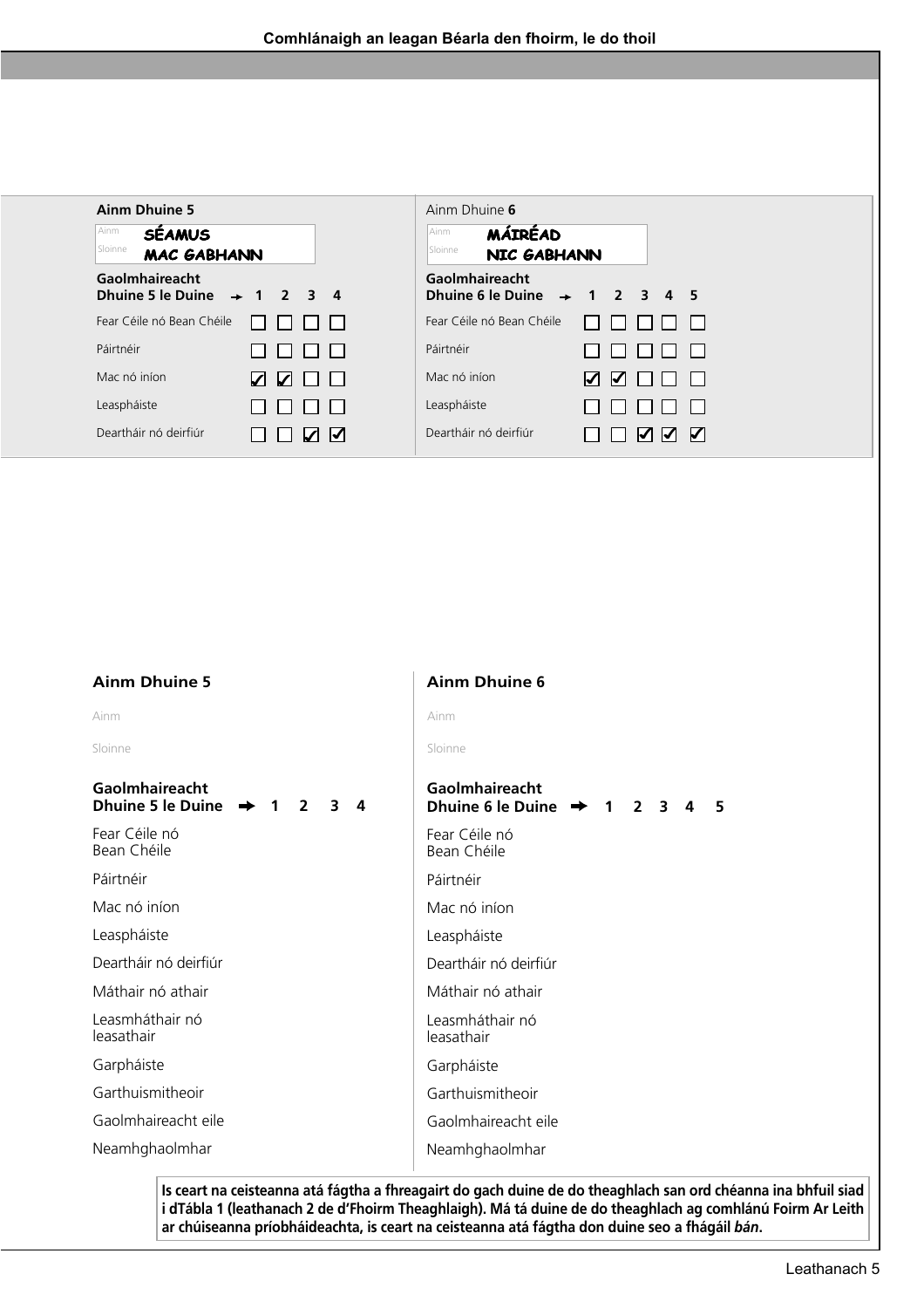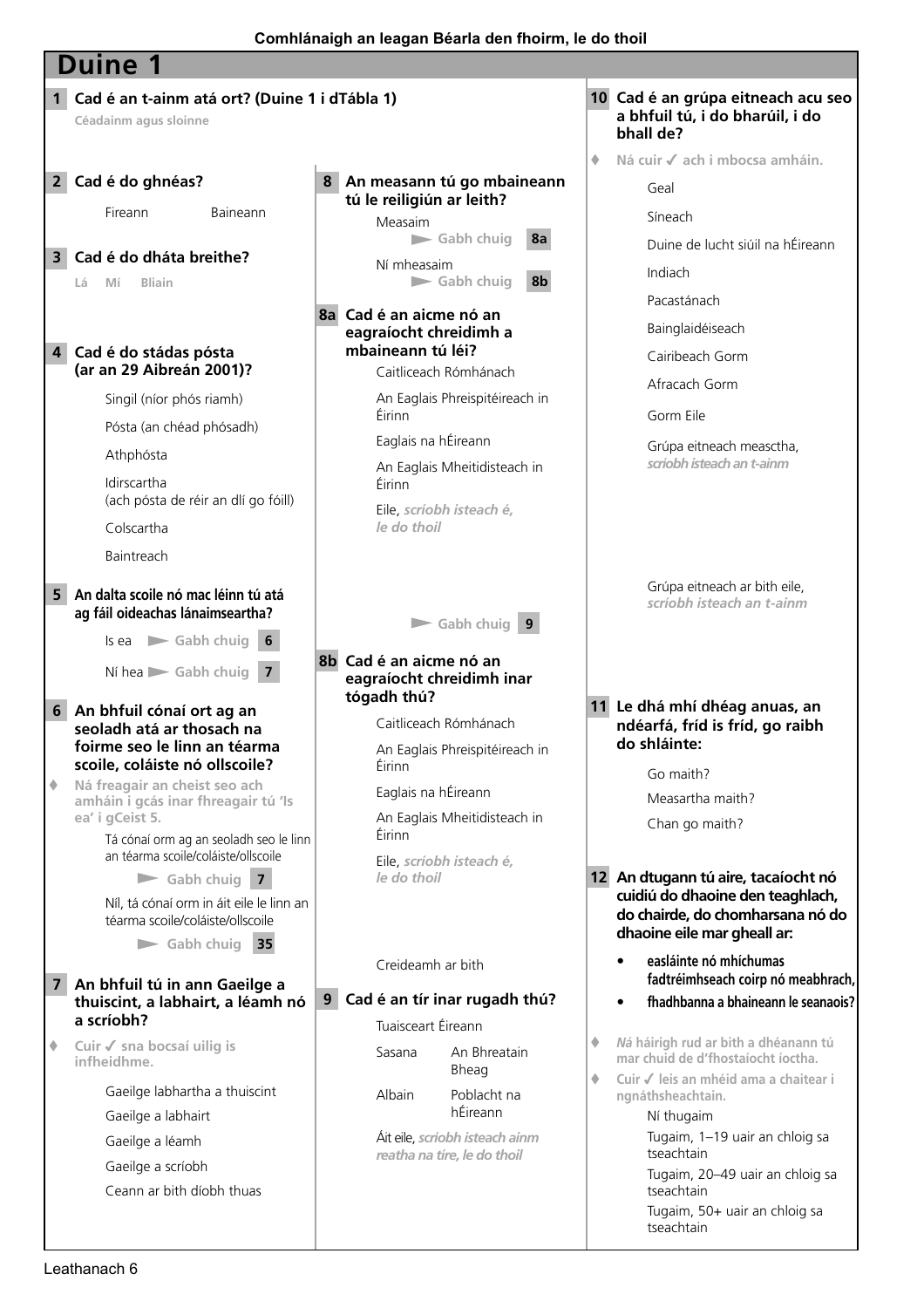|                                    | Duine 1 – ar leanstan                                                                                                                                                                                                |                                        |                                                                                                                                               |                                                                                                                                                                      |  |
|------------------------------------|----------------------------------------------------------------------------------------------------------------------------------------------------------------------------------------------------------------------|----------------------------------------|-----------------------------------------------------------------------------------------------------------------------------------------------|----------------------------------------------------------------------------------------------------------------------------------------------------------------------|--|
|                                    | 13 An bhfuil breoiteacht fhadtréimhseach, fadhb shláinte nó míchumas ort 18<br>a theorannaíonn do ghníomhaíochtaí laethúla nó an obair a fhéadann<br>tú a dhéanamh?                                                  |                                        | An raibh tú gníomhach ar lorg<br>cineál ar bith oibre le pá le linn na<br>4 seachtaine seo caite?                                             |                                                                                                                                                                      |  |
| ۰                                  | Áirigh fadhbanna a bhaineann le seanaois.                                                                                                                                                                            |                                        |                                                                                                                                               | Bhí<br>Ní raibh                                                                                                                                                      |  |
|                                    | Tá<br>Níl                                                                                                                                                                                                            |                                        |                                                                                                                                               | 19 Dá mbeadh post ar fáil an                                                                                                                                         |  |
| 14.<br>۰                           | Cad é an gnáthsheoladh a bhí agat bliain ó shin?<br>Má bhí tú i do dhalta i scoil chónaithe nó i do mhac léinn bliain ó shin, luaigh<br>an seoladh ag a raibh cónaí ort le linn an téarma scoile/coláiste/ollscoile. |                                        | tseachtain seo caite, an bhféadfá<br>toiseacht laistigh de 2 sheachtain?                                                                      |                                                                                                                                                                      |  |
| ۰                                  | I gcás naíonáin a rugadh i ndiaidh an 29 Aibreán 2000, cuir √ sa bhosca 'Gan<br>gnáthsheoladh ar bith bliain ó shin'.                                                                                                |                                        | D'fhéadfainn<br>Ní fhéadfainn                                                                                                                 |                                                                                                                                                                      |  |
|                                    | An seoladh atá ar thosach na foirme                                                                                                                                                                                  |                                        |                                                                                                                                               | 20 An tseachtain seo caite, an raibh tú<br>ag fanacht le dul i gceann poist a<br>bhí faighte cheana féin?                                                            |  |
|                                    | Gan gnáthsheoladh ar bith bliain ó shin                                                                                                                                                                              |                                        |                                                                                                                                               | Bhí<br>Ní raibh                                                                                                                                                      |  |
|                                    | Áit eile, scríobh isteach é thíos le do thoil                                                                                                                                                                        |                                        |                                                                                                                                               | 21 An tseachtain seo caite, an<br>raibh tú in aon aicme díobh seo<br>a leanas?                                                                                       |  |
|                                    |                                                                                                                                                                                                                      |                                        | ۰                                                                                                                                             | Cuir √ sna bocsaí uilig atá infheidhme.<br>Ar scor                                                                                                                   |  |
|                                    |                                                                                                                                                                                                                      |                                        |                                                                                                                                               | Mac léinn                                                                                                                                                            |  |
|                                    |                                                                                                                                                                                                                      |                                        |                                                                                                                                               | Ag tabhairt aire don bhaile/<br>teaghlach                                                                                                                            |  |
|                                    |                                                                                                                                                                                                                      | Postcód                                |                                                                                                                                               | Breoite/míchumasaithe go buan                                                                                                                                        |  |
|                                    | 15 Má tá tú idir 16 agus 74 bliain d'aois                                                                                                                                                                            | 16<br>$\blacktriangleright$ Gabh chuig |                                                                                                                                               | Ceann ar bith díobh                                                                                                                                                  |  |
|                                    | Má tá tú 15 bliain d'aois agus faoina bhun,                                                                                                                                                                          |                                        | 22 Ar oibrigh tú ariamh?                                                                                                                      |                                                                                                                                                                      |  |
|                                    | nó 75 agus os a chionn                                                                                                                                                                                               | 35<br>Gabh chuig                       |                                                                                                                                               | D'oibrigh, scríobh isteach an<br>bhliain dheireannach inar                                                                                                           |  |
| ۰                                  | 16 Cén cáilíochtaí acu seo atá agat?<br>Cuir √ leis na cáilíochtaí uilig, nó a gcomhionann de cháilíochtaí,                                                                                                          |                                        |                                                                                                                                               | oibrigh tú<br>$\blacktriangleright$ Gabh chuig<br>23                                                                                                                 |  |
|                                    | atá infheidhme.                                                                                                                                                                                                      |                                        |                                                                                                                                               | Níor oibrigh mé ariamh                                                                                                                                               |  |
|                                    | GCSE (gráid D-G), CSE (gráid 2-5)                                                                                                                                                                                    | NVQ Leibhéal 1,<br>GNVQ Bunchúrsa      |                                                                                                                                               | $\blacktriangleright$ Gabh chuig<br>35                                                                                                                               |  |
|                                    | 1-4 CSE (grád 1), 1-4 GCSE (gráid A-C),<br>1-4 Pasanna O-Leibhéil                                                                                                                                                    | NVQ Leibhéal 2,<br>GNVQ Meánchúrsa     |                                                                                                                                               | 23 Freagair na ceisteanna atá fágtha don<br>phríomhphost a bhí tú a dhéanamh an<br>tseachtain seo caite, nó muna raibh tú<br>ag obair an tseachtain seo caite, do do |  |
|                                    | 5+ CSE (grád 1), 5+GCSE (gráid A-C),<br>5+ Pasanna O-Leibhéil, Deimhniú Sinsearach                                                                                                                                   | NVQ Leibhéal 3,<br>GNVQ Ardchúrsa      |                                                                                                                                               | phríomhphost deireannach.<br>Is é do phríomhphost an post ina n-oibríonn                                                                                             |  |
|                                    | 1 A-Leibhéal, 1-3 AS Leibhéal, Ard-Deimhniú<br>Sinsearach                                                                                                                                                            | NVQ Leibhéal 4, HNC, HND               |                                                                                                                                               | tú na huaireanta is mó de ghnáth.                                                                                                                                    |  |
|                                    | 2+ A-Leibhéal, 4+AS Leibhéal<br>BunChéim                                                                                                                                                                             | NVQ Leibhéal 5                         |                                                                                                                                               | 24 An (ar) fostaí tú nó an bhfuil<br>(an raibh) tú féinfhostaithe?                                                                                                   |  |
|                                    | larChéim                                                                                                                                                                                                             | Cáilíochtaí ar bith                    |                                                                                                                                               | Fostaí                                                                                                                                                               |  |
|                                    | 17 An raibh tú ag déanamh obair ar bith an tseachtain seo caite:                                                                                                                                                     |                                        |                                                                                                                                               | Féinfhostaithe le fostaithe                                                                                                                                          |  |
|                                    | mar fhostaí, nó ar scéim traenála faoi urraíocht Rialtais,                                                                                                                                                           |                                        |                                                                                                                                               | Féinfhostaithe/neamhspleách gan                                                                                                                                      |  |
|                                    | mar dhuine féinfhostaithe/neamhspleách, nó                                                                                                                                                                           |                                        |                                                                                                                                               | fostaithe                                                                                                                                                            |  |
|                                    | i do ghnó féin/teaghlaigh (lena n-áirítear siopa nó feirm)?                                                                                                                                                          |                                        |                                                                                                                                               | 25 Cá mhéad duine a oibríonn (a                                                                                                                                      |  |
| I÷.                                | Cuir √ le 'Bhí' má bhí tú as láthair ón obair mar gheall ar bhreoiteacht, ar saoire<br>mháithreachais, ar saoire nó asleagtha go sealadach.                                                                          |                                        |                                                                                                                                               | d'oibrigh) do d'fhostóir san áit<br>a n-oibríonn (ar oibrigh) tú?                                                                                                    |  |
| $\blacklozenge$<br>$\blacklozenge$ | Cuir √ le 'Bhí' d'aon obair le pá, lena n-áirítear obair ócáideach nó shealadach, obair<br>aon uaire amháin an chloig fiú.<br>Cuir √ le 'Bhí' má d'oibrigh tú, le pá nó gan phá, i do ghnó féin/teaghlaigh.          |                                        | $\triangle$<br>Má tá (bhí) tú féinfhostaithe, Cuir<br>√ sa bhocsa chuí leis an líon daoine<br>a fhostaíonn (d'fhostaigh) tú a<br>thaispeáint. |                                                                                                                                                                      |  |
|                                    | Gabh chuig<br>Bhí<br>-23                                                                                                                                                                                             |                                        |                                                                                                                                               | $10 - 24$<br>$1 - 9$                                                                                                                                                 |  |
|                                    | $\blacktriangleright$ Gabh chuig<br>Ní raibh<br><b>18</b>                                                                                                                                                            |                                        |                                                                                                                                               | 25-499<br>500 nó níos mó                                                                                                                                             |  |